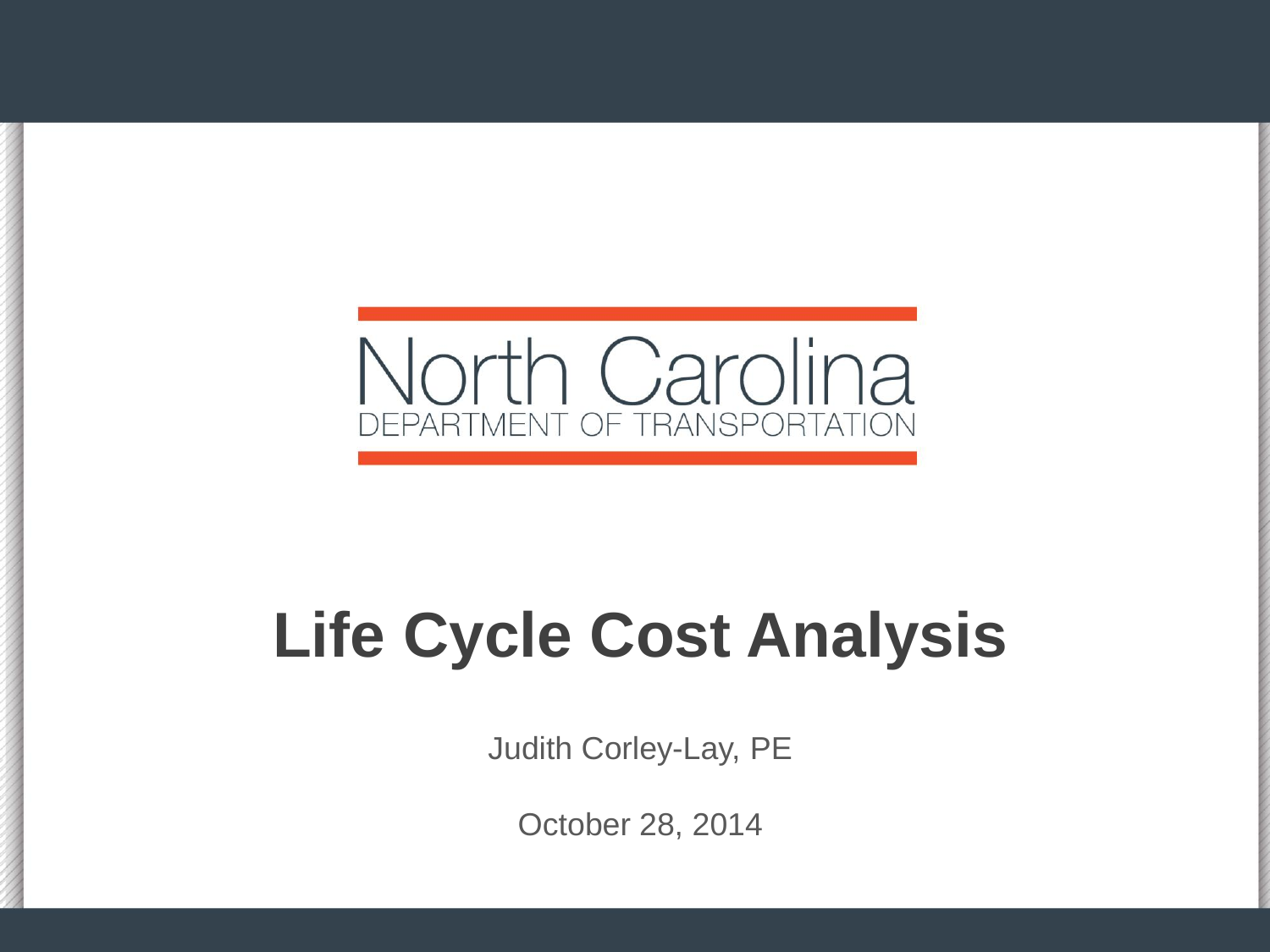

## Outline of Presentation

• Definition and Goal



- Components of Life Cycle Cost Analysis
- Revision Process
- Comparison to Other States
- Approved LCCA
- Next Steps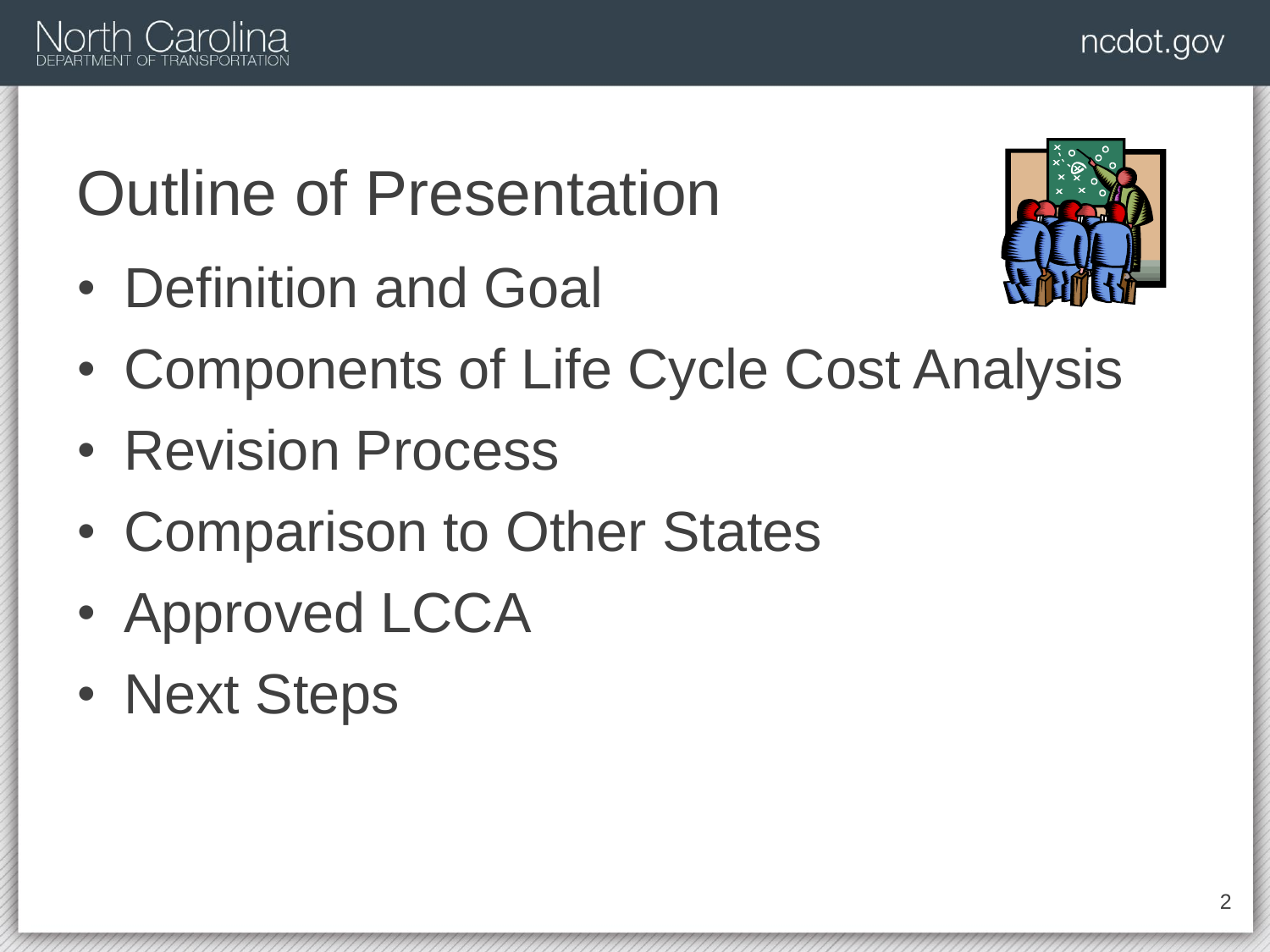

## Definition and Goal



- LCCA is a method of calculating the economic value of a pavement alternate considering its initial cost and the costs of future treatments over an analysis period.
- *Goal: Make the best business and engineering pavement type decision for each project.*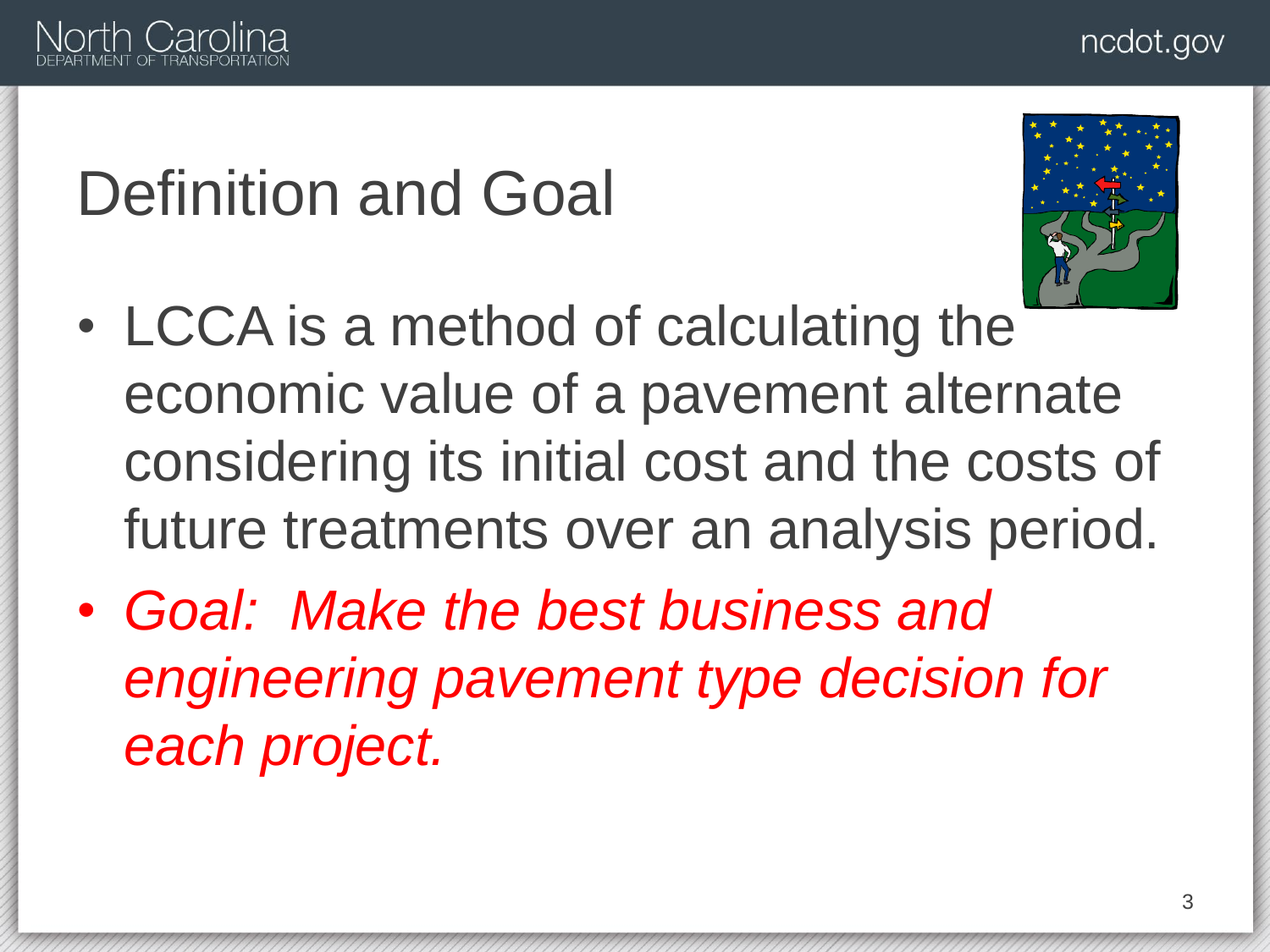

## Components of LCCA



- Design life: establishes the initial thickness of layers during the pavement design process.
- Discount rate: used to consider the time value of money from standard economic analysis.
- Treatments: most common treatment for that pavement type in NC.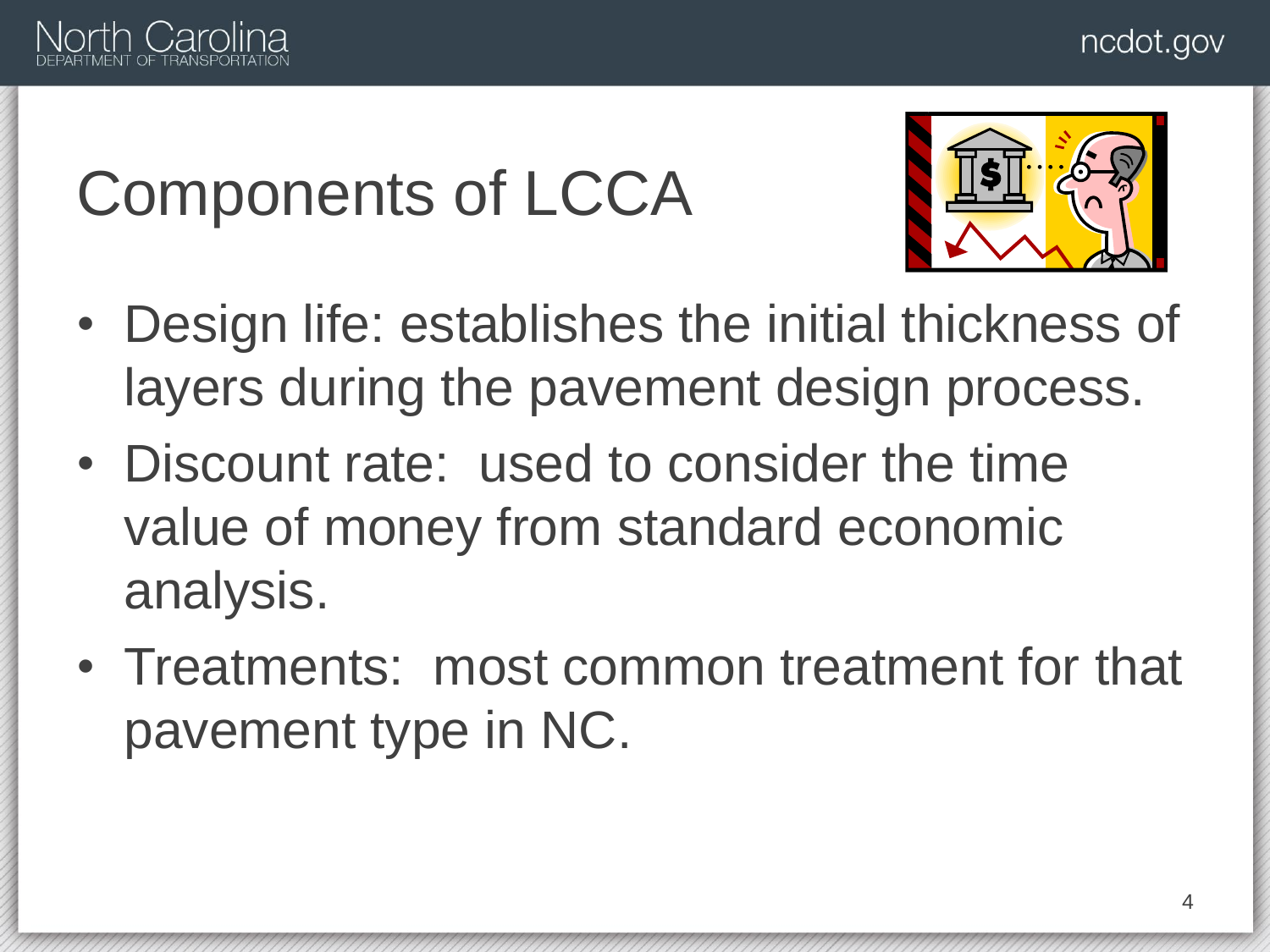

## Components (continued)

• Treatment timing: the time from the beginning of the analysis period to the application of the first treatment.



- Salvage value: any remaining treatment life at the end of the analysis period.
- User costs: costs born by the public due to increased vehicle operating costs or delay. These are considered separately from other costs.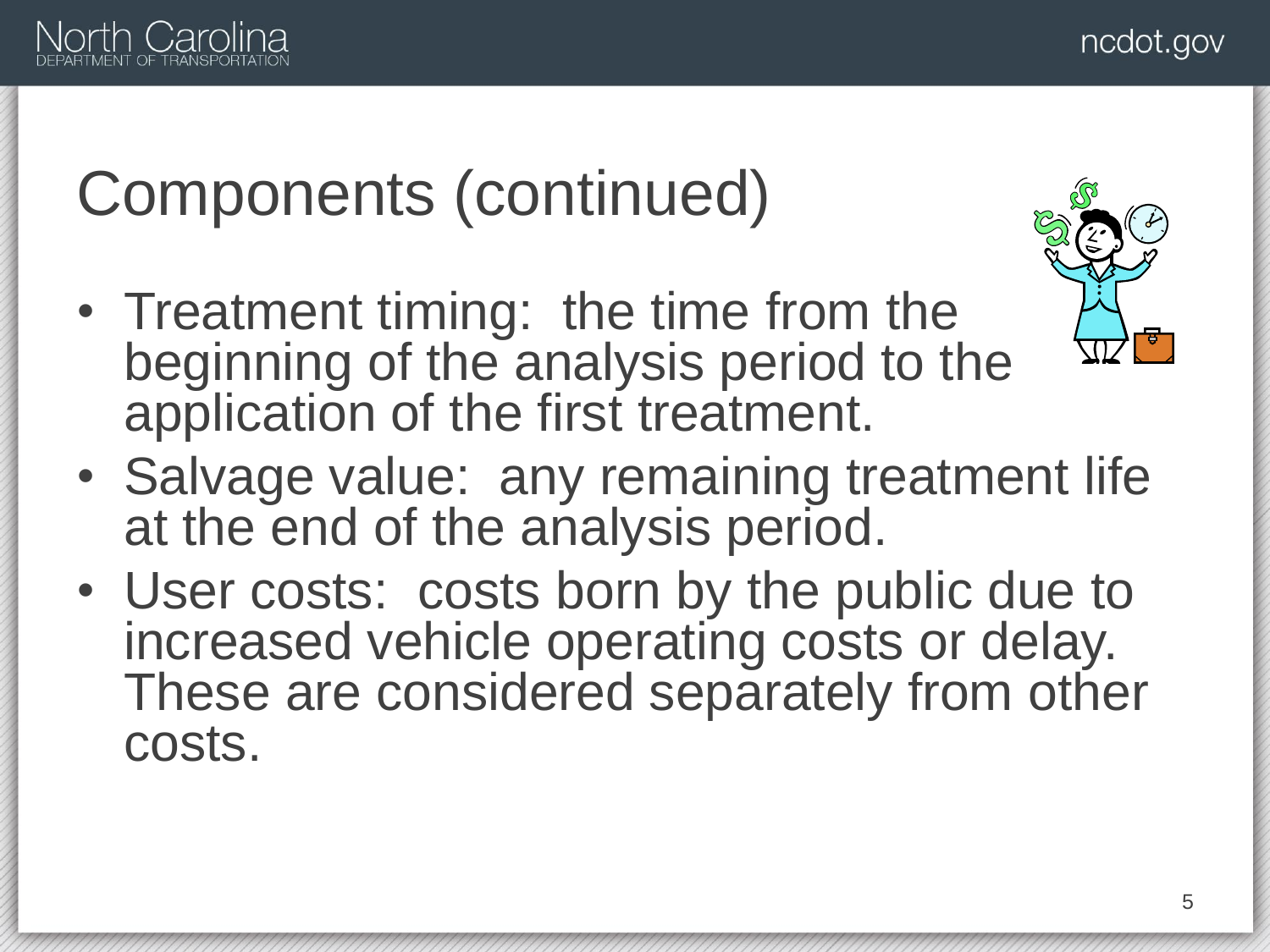

## Revision Process



- NC Turnpike Authority sought consensus on LCCA beginning in 2009-2011.
- Outside review, by David Peshkin, PE, of NCDOT's 2007 process received in Jan 2012. LCCA procedure was modified.
- SAS report on treatment timing completed Aug 2012. LCCA modified.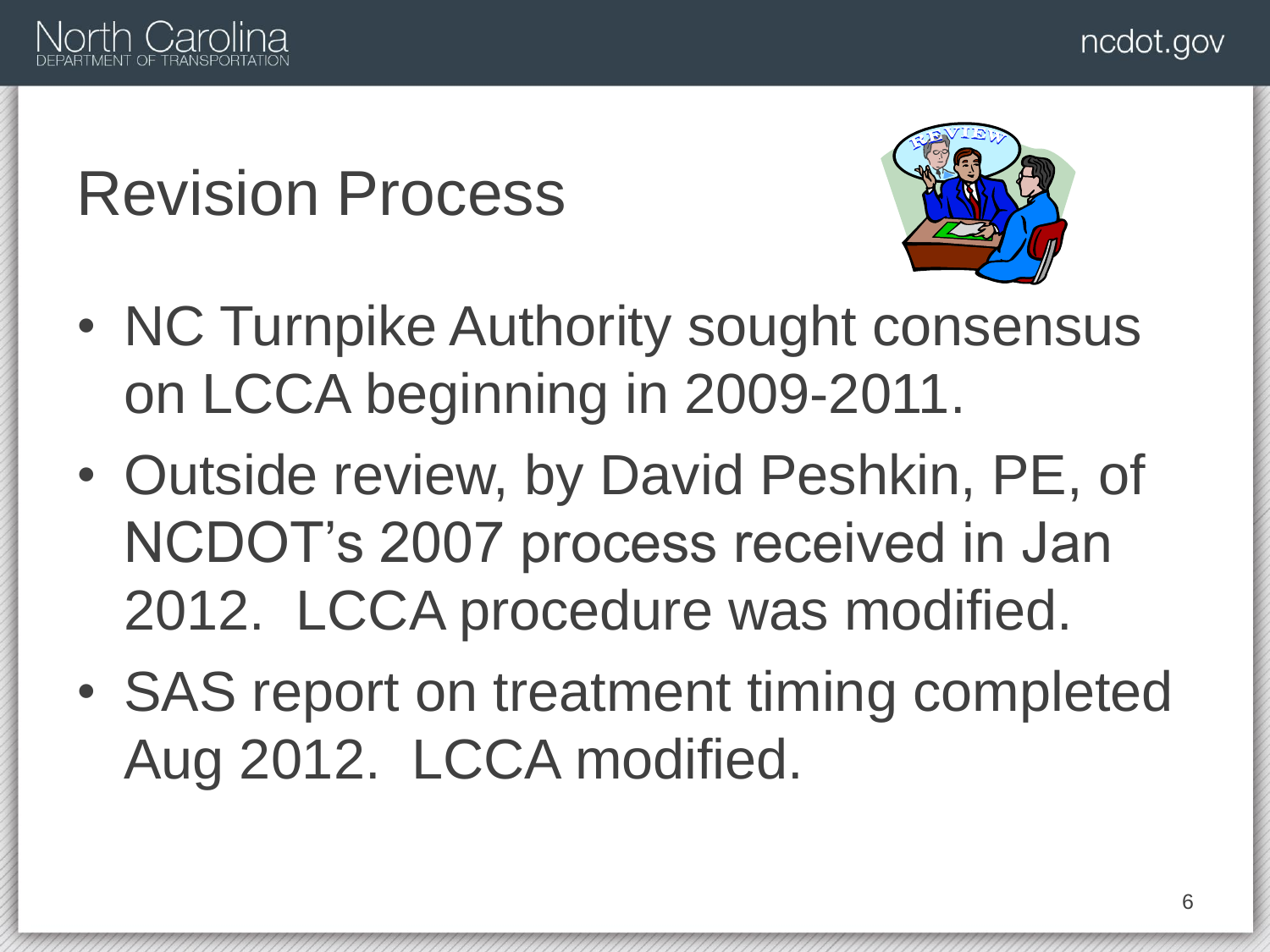

#### Revision Process



- Re-review of LCCA process by David Peshkin received Dec 2012.
- Follow-up meetings with concrete and asphalt industries in Dec 2013. Concerns of both industries are detailed in our report. Additional meetings in Jan and Feb 2014.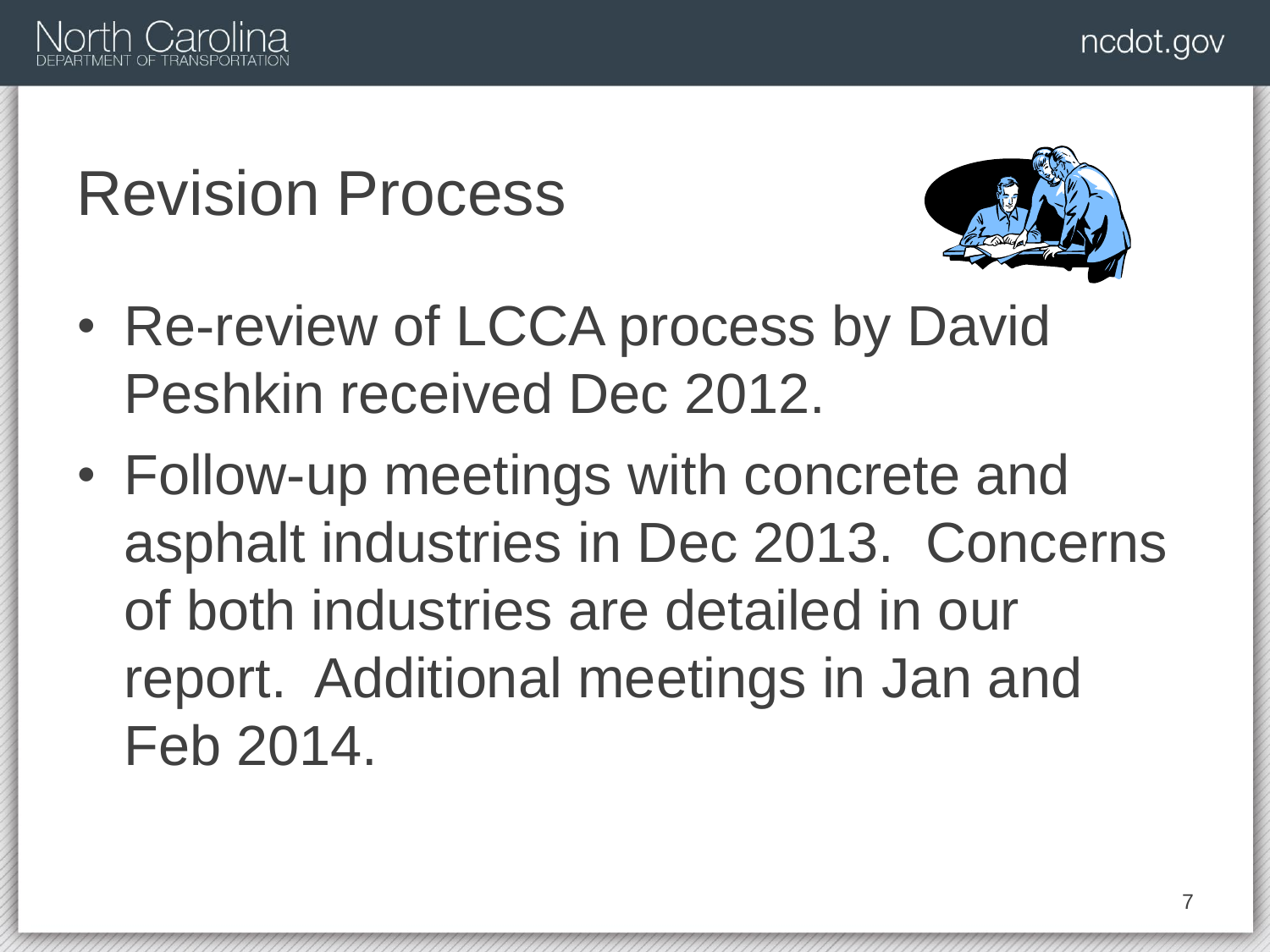

#### Process (continued)

- Presentation to Legislature April 2014
- Additional meeting with industries May 21, June 12
- NAPA webinar on June 4
- Presentation to Board of Transportation July 9, 2014
- Approved by BOT on August 7, 2014.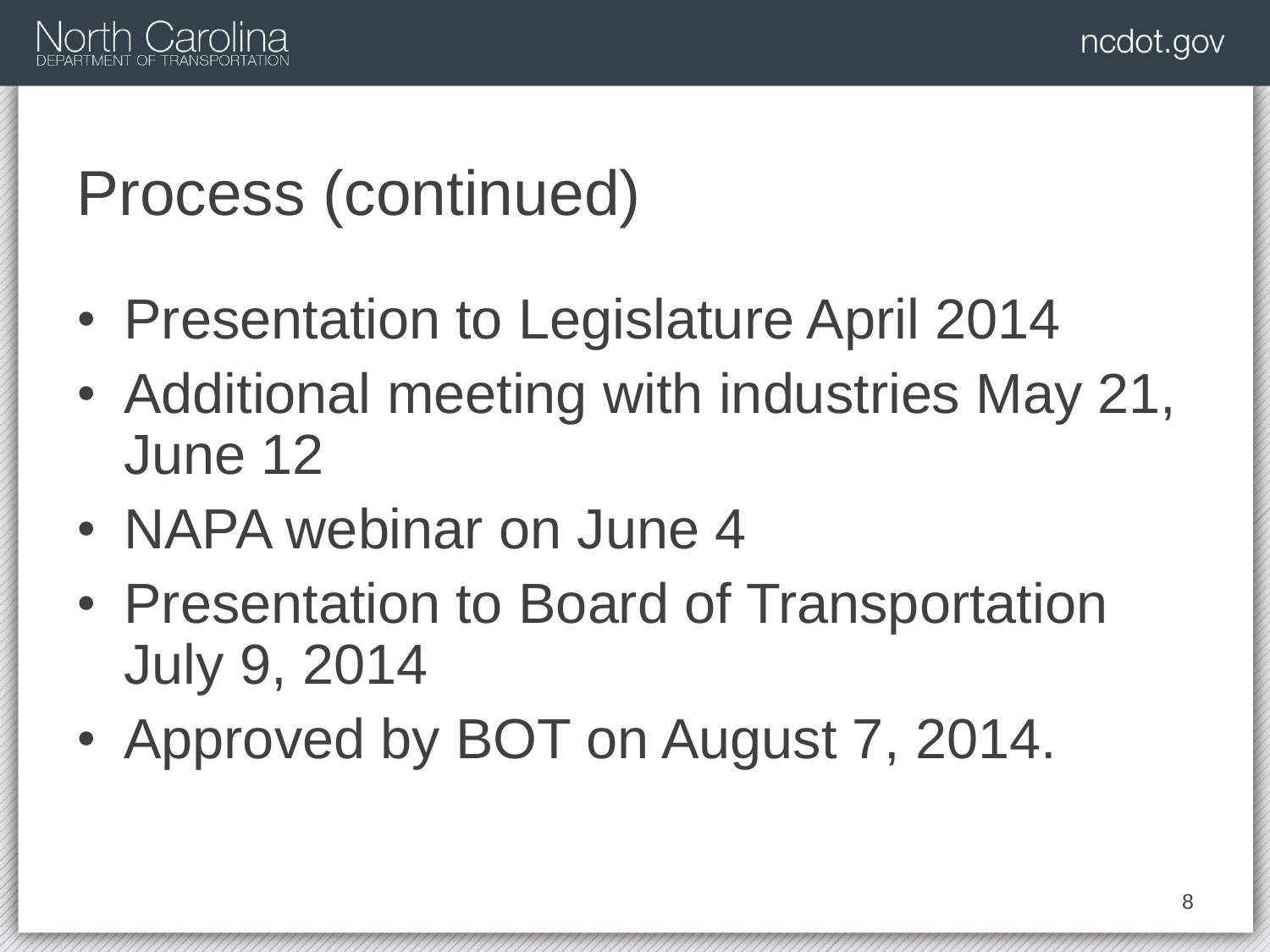

#### Proportion for which LCCA is Conducted



- Done for many centrally designed and centrally let Transportation Improvement Program (TIP) Projects.
- Not done for Bridge projects. Also not done for very short projects, or variable widening.
- 37% of Interstate, 100% of rest area and welcome center, 43% of rural, 36% of urban.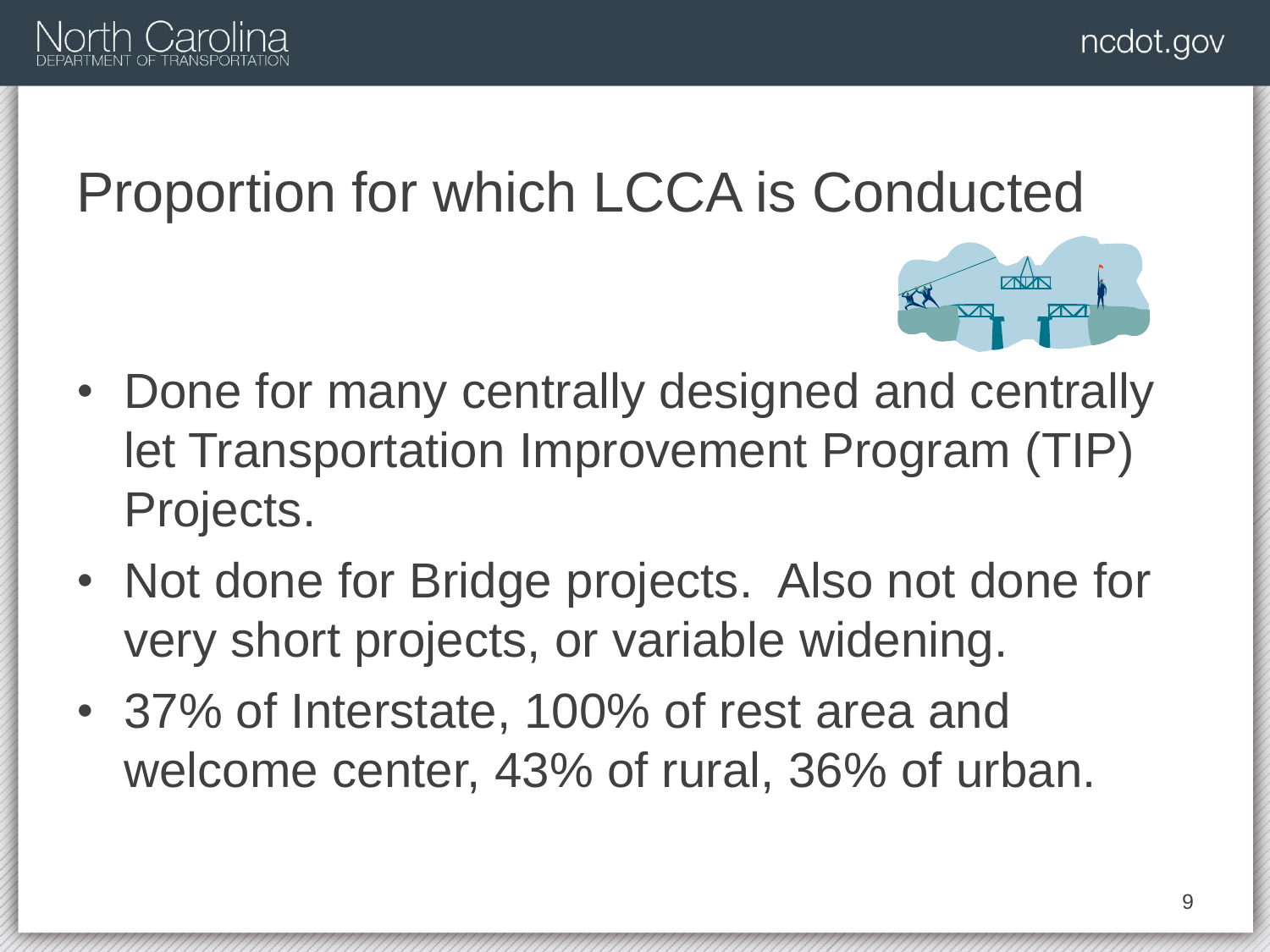

#### Similar States Used in Comparison

- Alabama
- California
- **Florida**
- **Georgia**
- Louisiana
- **Oregon**
- Pennsylvania
- **Tennessee**
- **Virginia**
- West Virginia

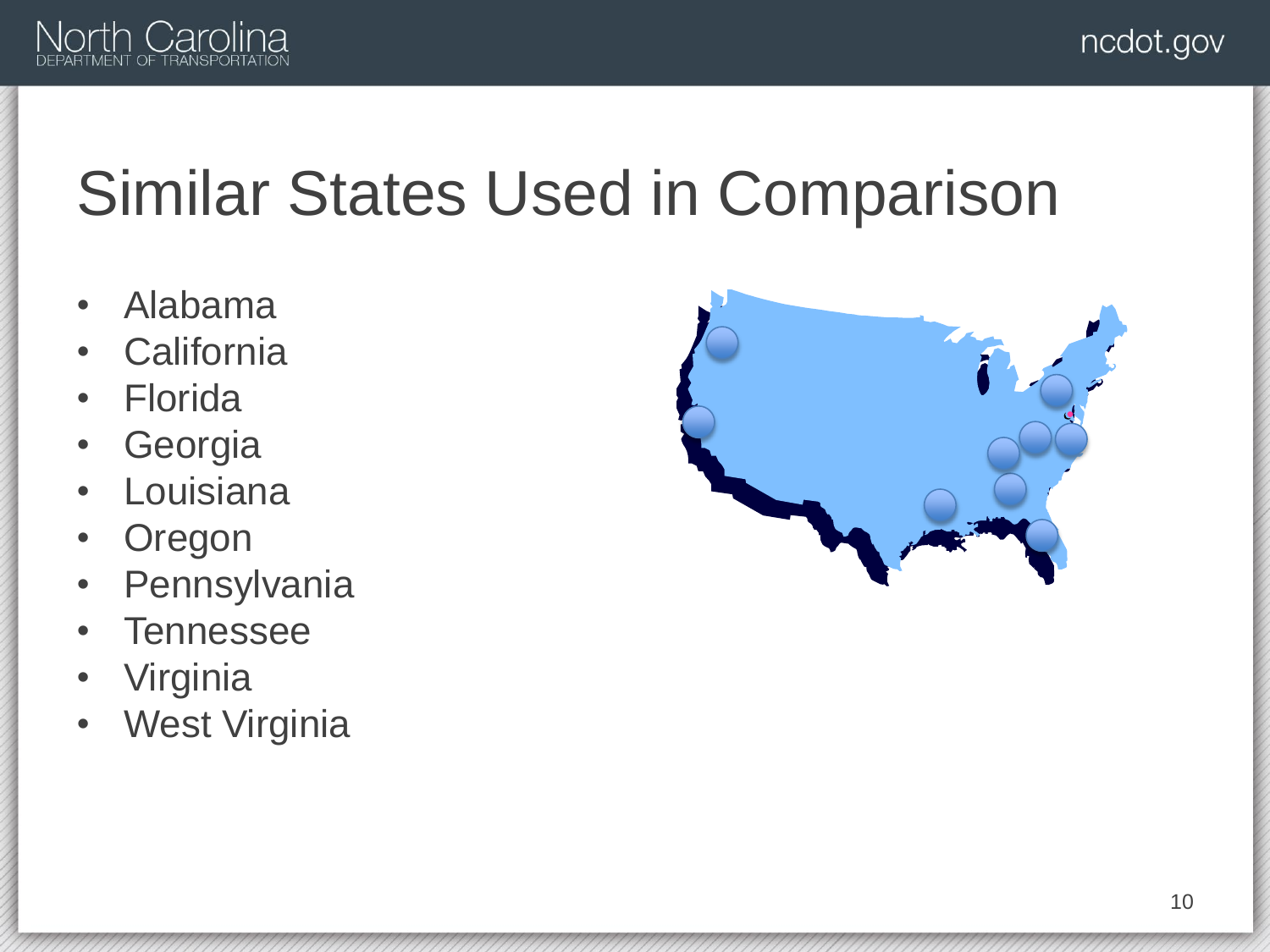#### ncdot.gov



## Comparison to Similar States



- Our 2011 analysis period of 30 years was similar to 4 of the comparison states. Many agencies are moving to longer analysis periods nationally.
- Most of the comparison states used the same design life for asphalt and concrete.
- Most did LCCA for new location and rehab.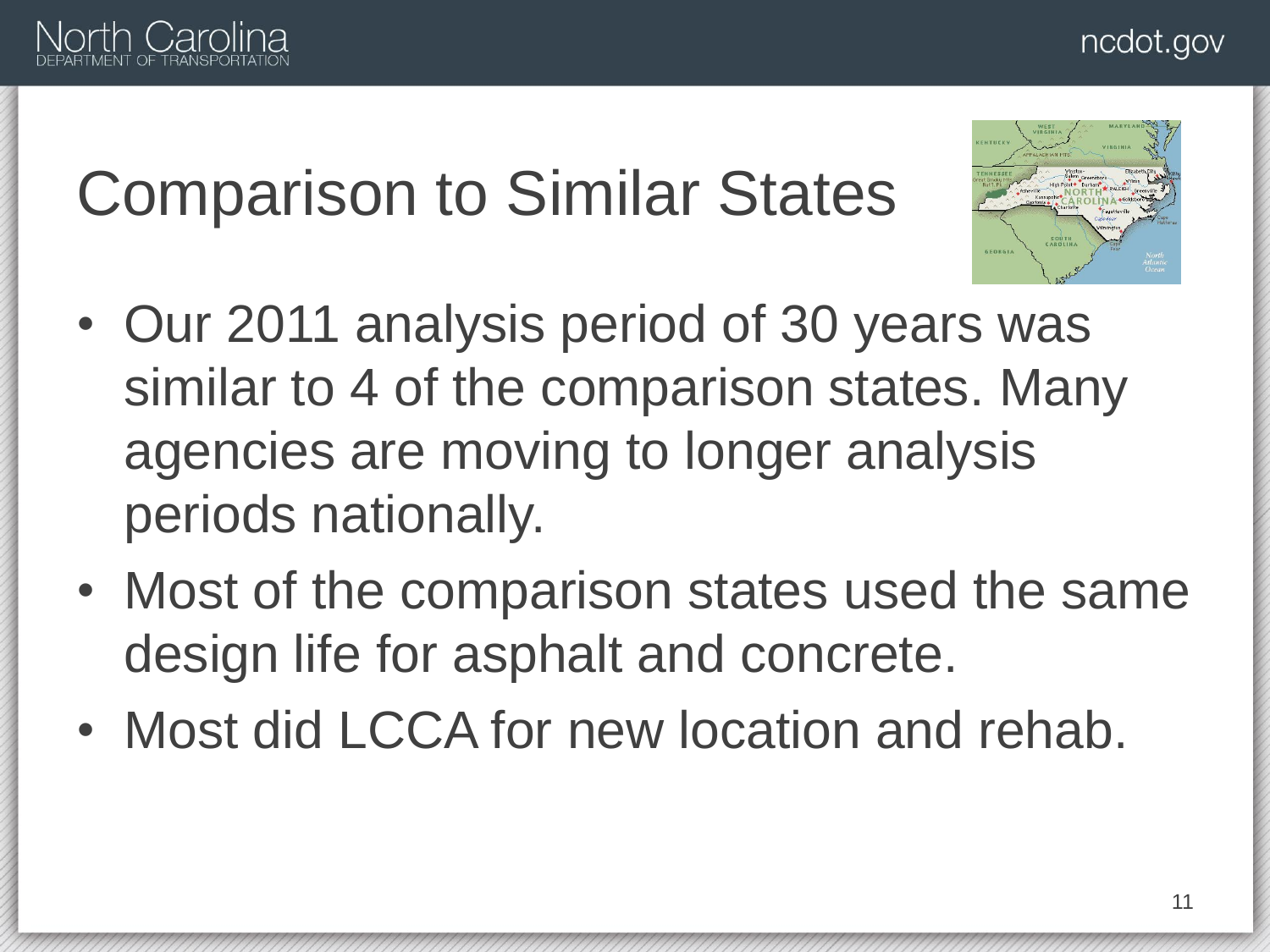

## Comparison to Similar States



- NCDOT process was similar in calculation of agency costs.
- Most of comparison states calculate user costs. Use of work zone delay and operating costs are most common. All considered separate from agency costs.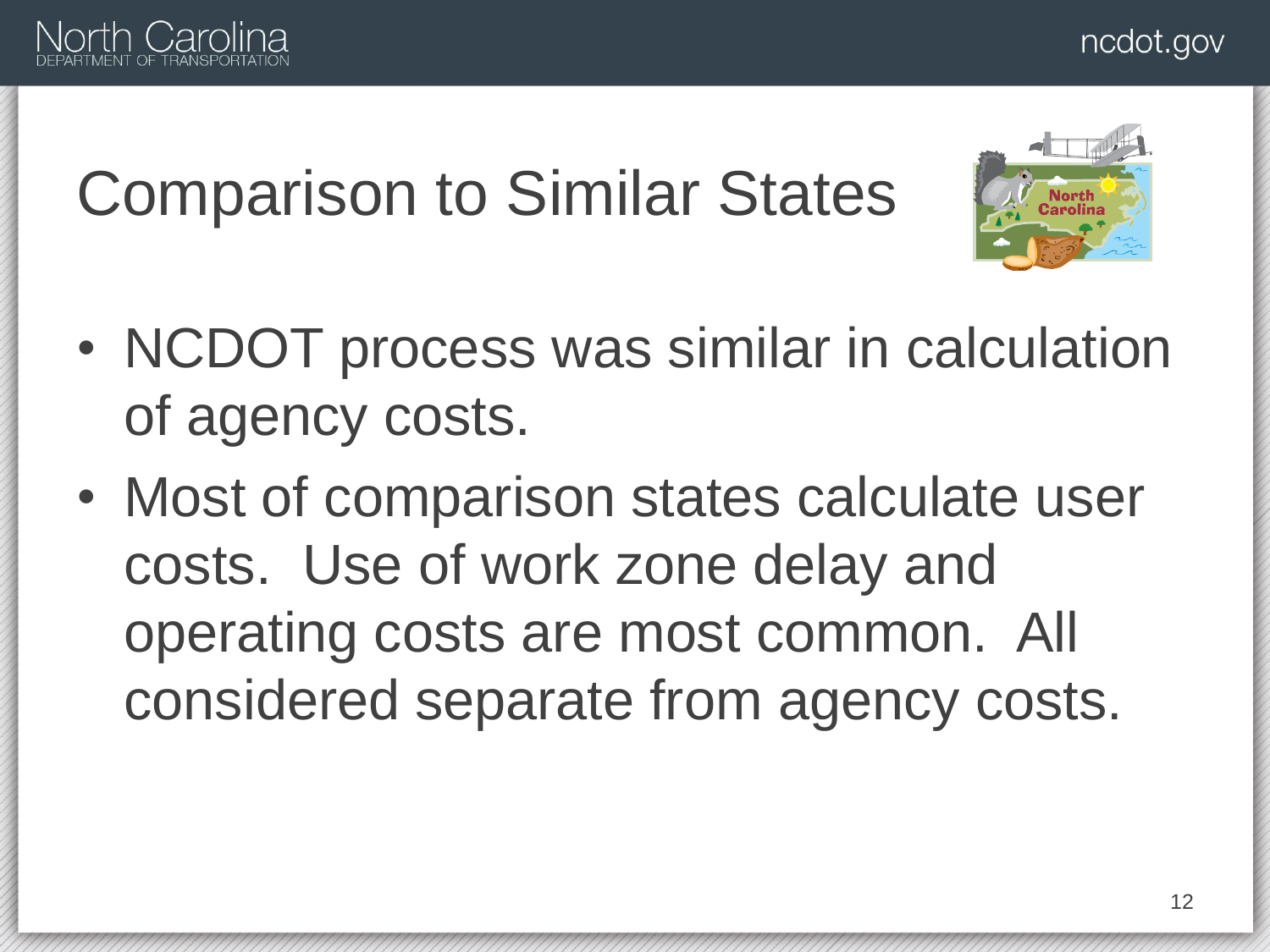

## Stakeholder Involvement



- Citizens are the ultimate stakeholder. FHWA holds us to good practice and fiscal responsibility.
- Asphalt and concrete industry are directly impacted by LCCA decisions. The aggregate industry is also a major material supplier.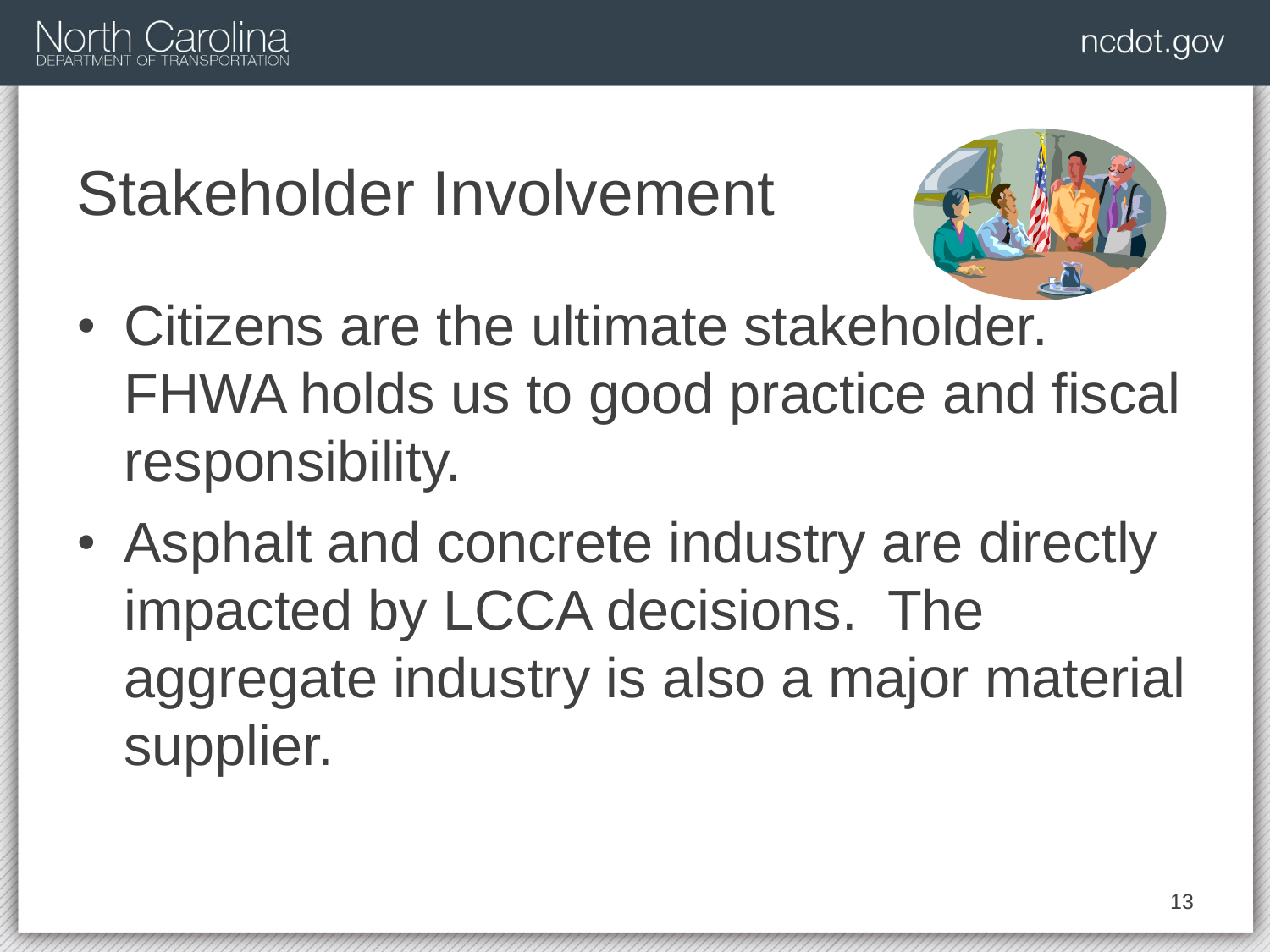#### ncdot.gov



## Concrete Industry Concerns



- Believe that use of 15' slabs and dowels will improve performance.
- Want rehab to consist of ultrathin bonded wearing course rather than unbonded overlay.
- Wants discount rate to be the OMB 30 year discount rate.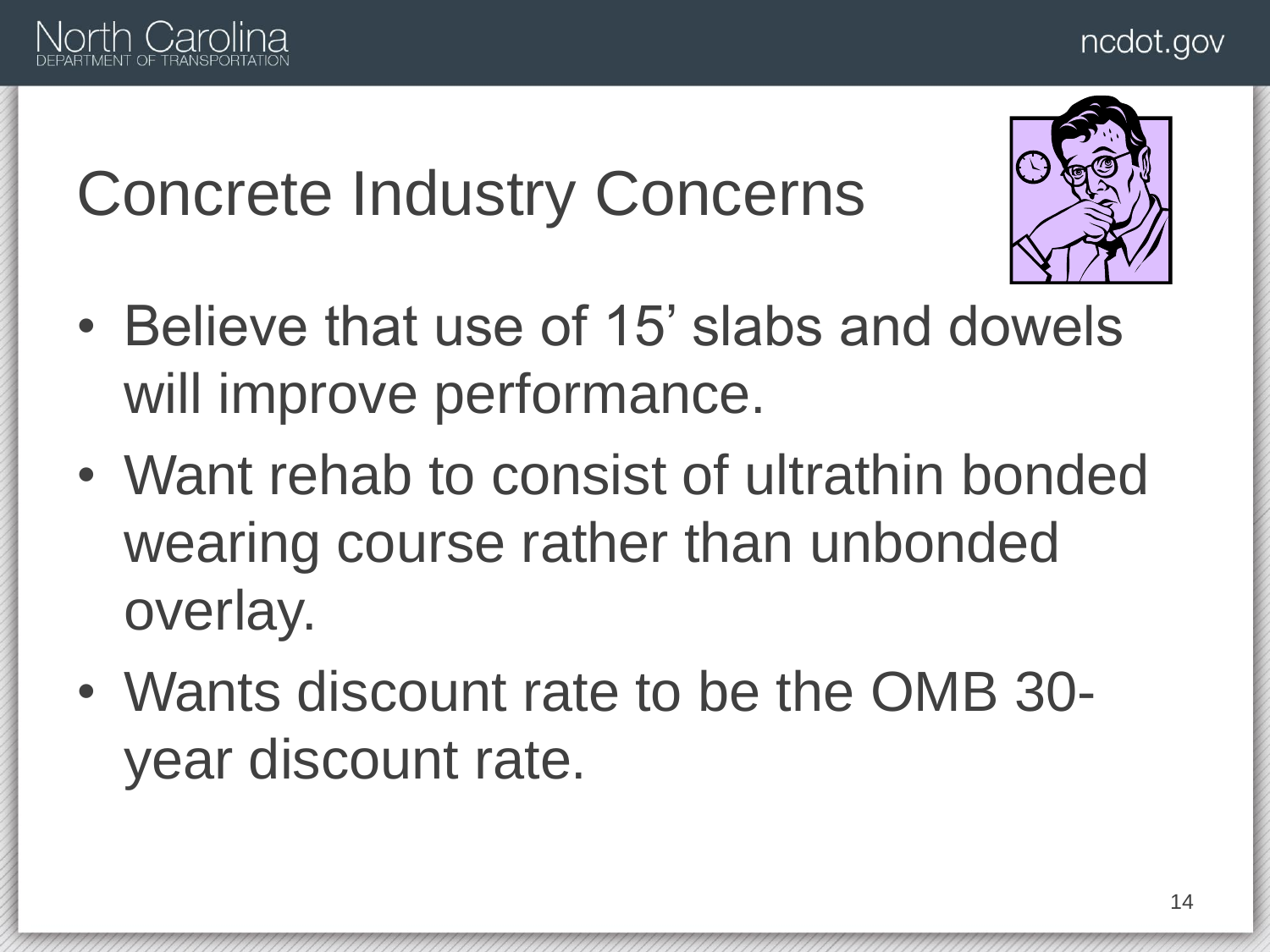

## What was Approved?

- Present Worth Analysis with 45 year analysis period.
- 30 Year design life for both asphalt and concrete pavements.
- 30-year OMB discount rate set for the year after the first update in the calendar year.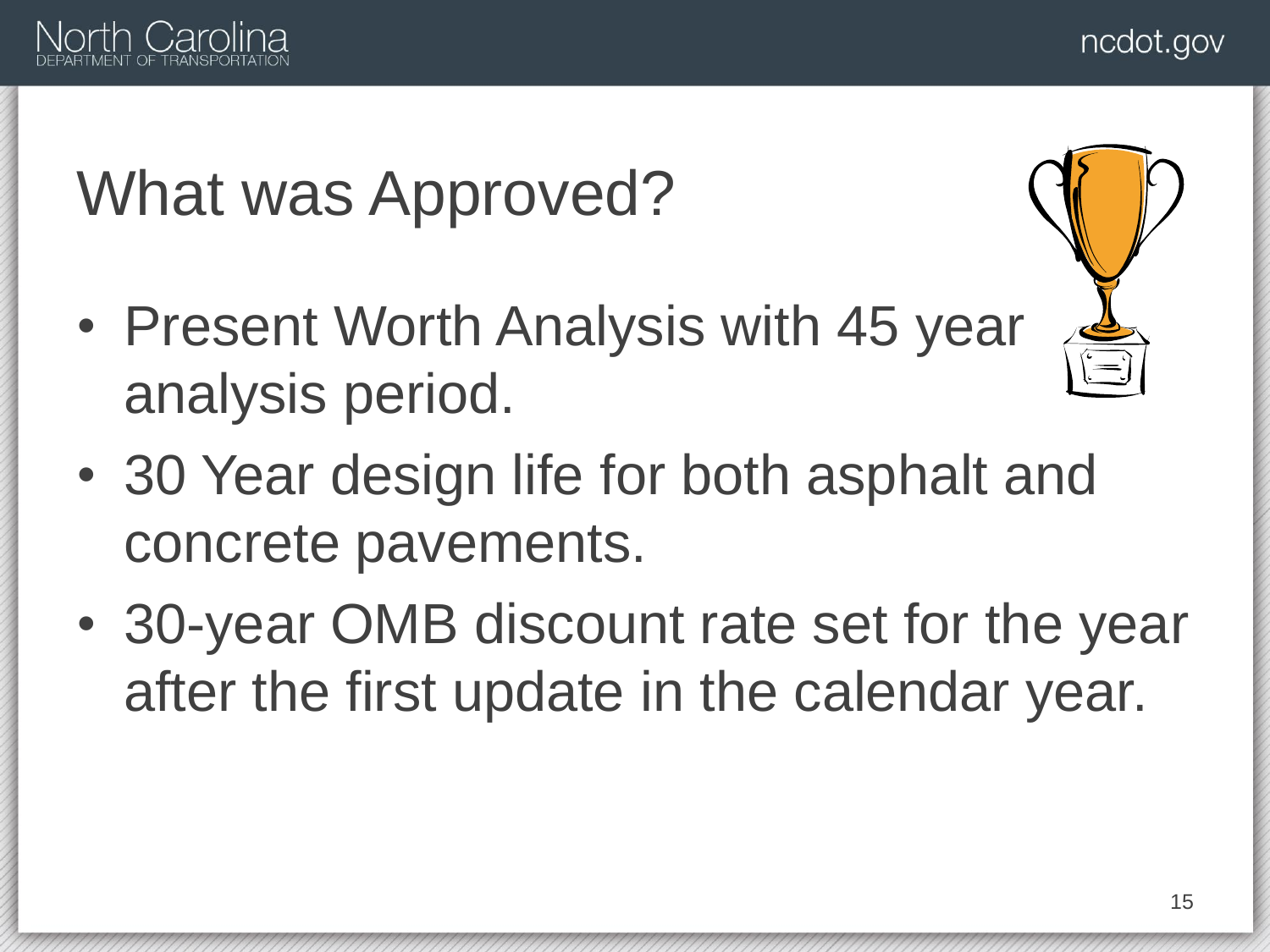

#### More on what was approved.



- 3 flexible options: FDA, ABC, CTABC
- Concrete: For high truck traffic, use 3 inch drainage layer and 1.25" separator layer. Can use tied concrete shoulders or widened truck lane with asphalt shoulders.
- For lower truck traffic, place on 6" ABC with asphalt shoulders and 12' lanes.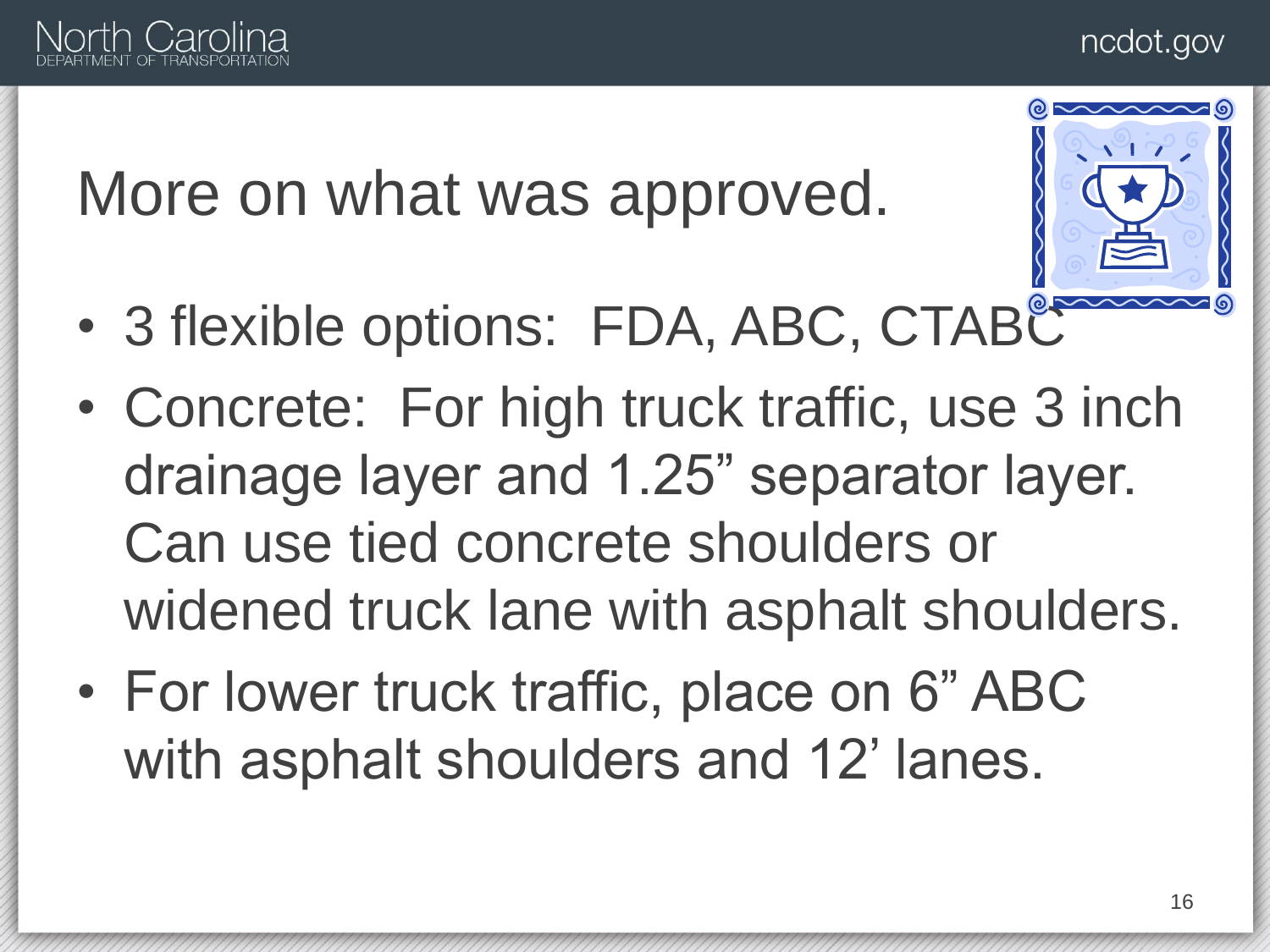ncdot.gov



## Approved (continued)

- Salvage value calculated as the unused life of the last applied treatment as a proportion of the cost of the last treatment.
- Alternate bid possible if LCCs are within 10%. Still working on Alternate Bid process. Division preference considered if within 15% with Chief's concurrence.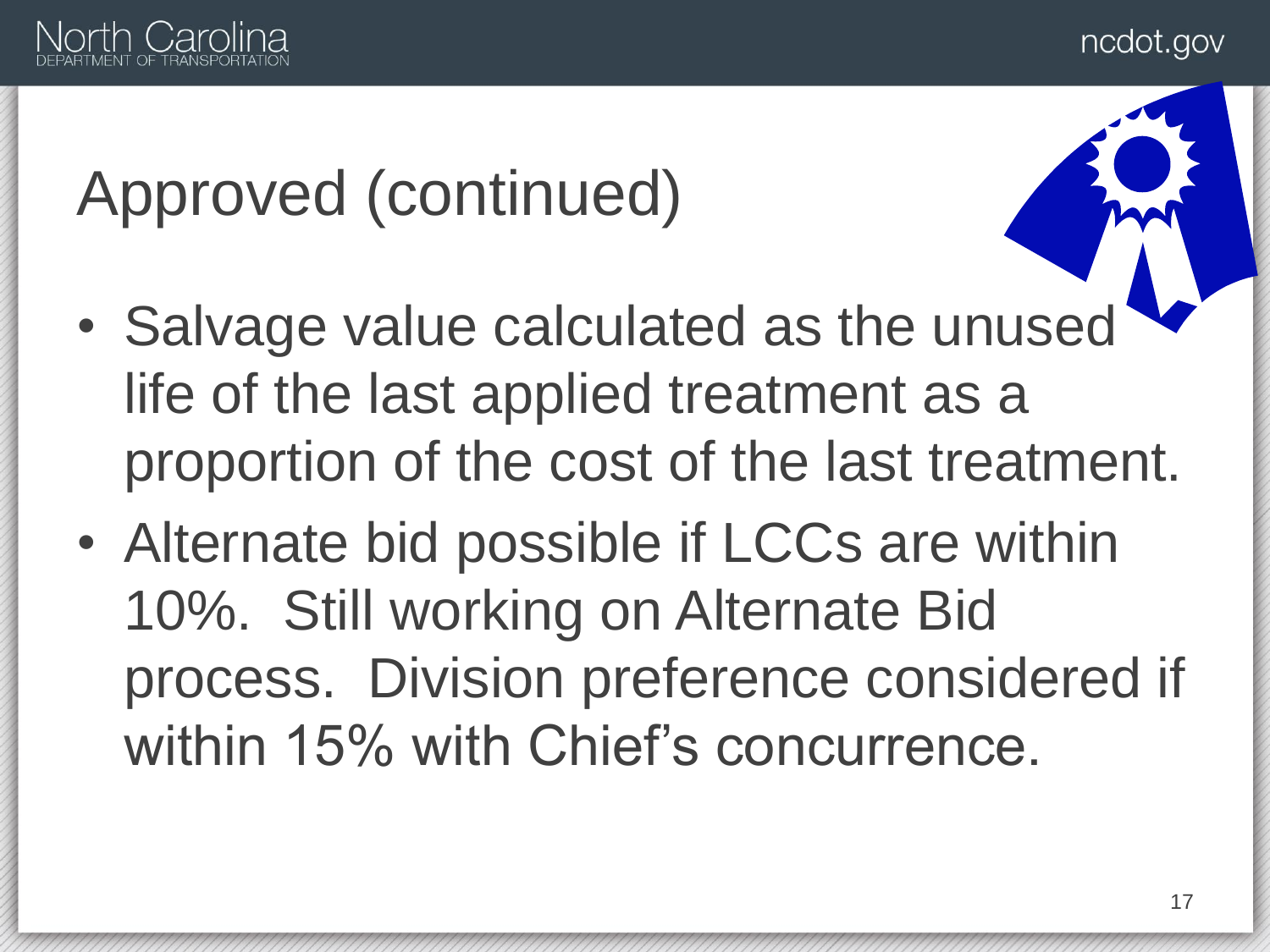

## Treatments in Approved LCCA- Flexible

- @ 12 years, cost to mill and replace 1.5" of surface and fog seal shldrs.
- @ 23 years, cost to mill and replace 1.5" of surface course including shoulders.
- @ 34 years, mill 3", replace with intermediate course and add one or two lifts of surface to add 20 years of additional life.
- Salvage value of 45% of year 34 treatment.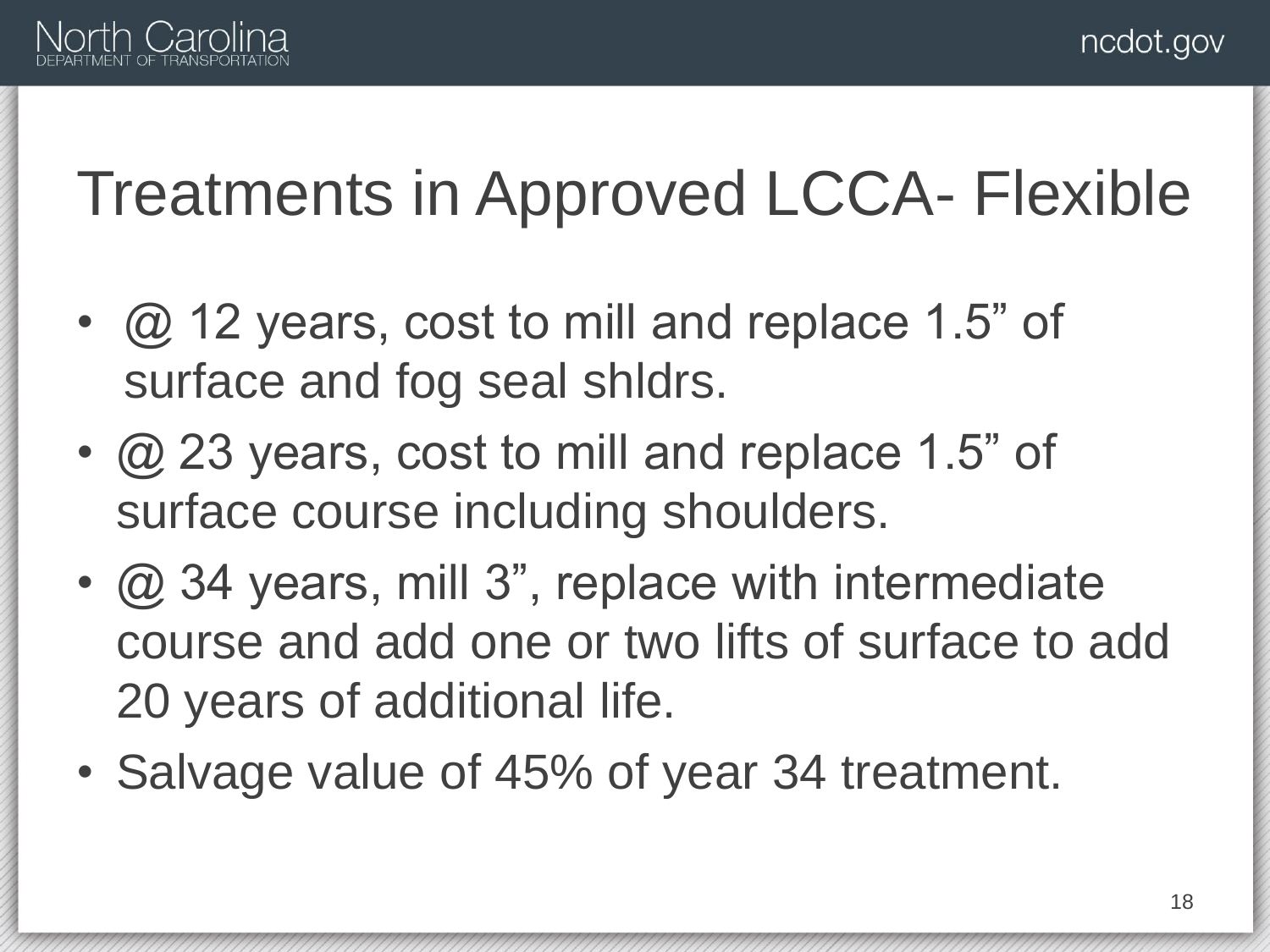

## Treatments in Approved LCCA- Rigid

- @17 years, clean and reseal joints, patch 1%, fog seal shoulders if asphalt.
- $@30$  years, 1% patching + either diamond grinding or overlay with ultrathin bonded wearing course.
- @40 years, overlay with 5.5" HMA
- Salvage value: 75% of year 40 treatment.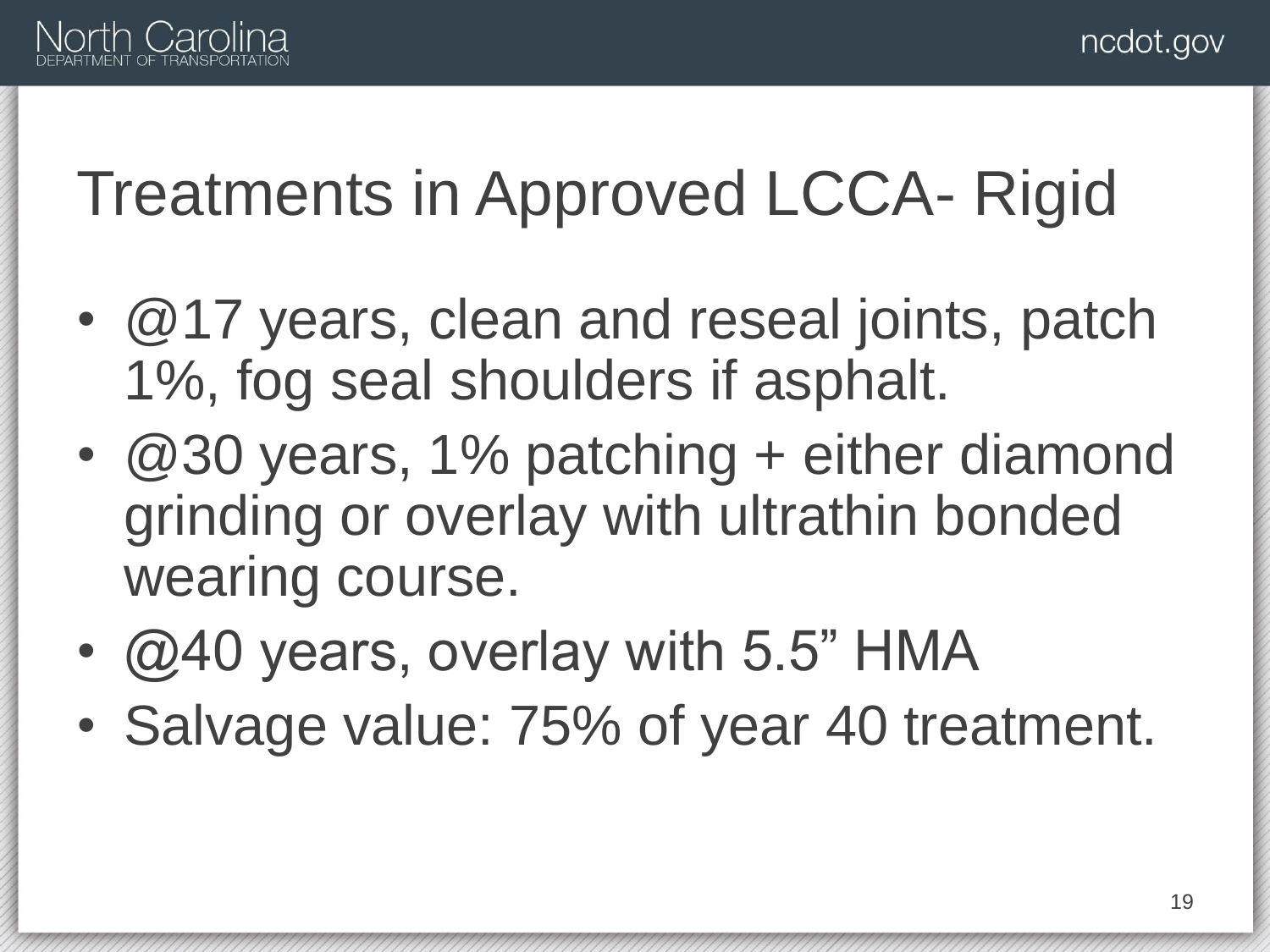

#### Next steps



- Working on Alternate Bid process, and this will be developed with input from all industries. Requires FHWA agreement. Expect to begin with pilot projects.
- Working on User Cost calculation.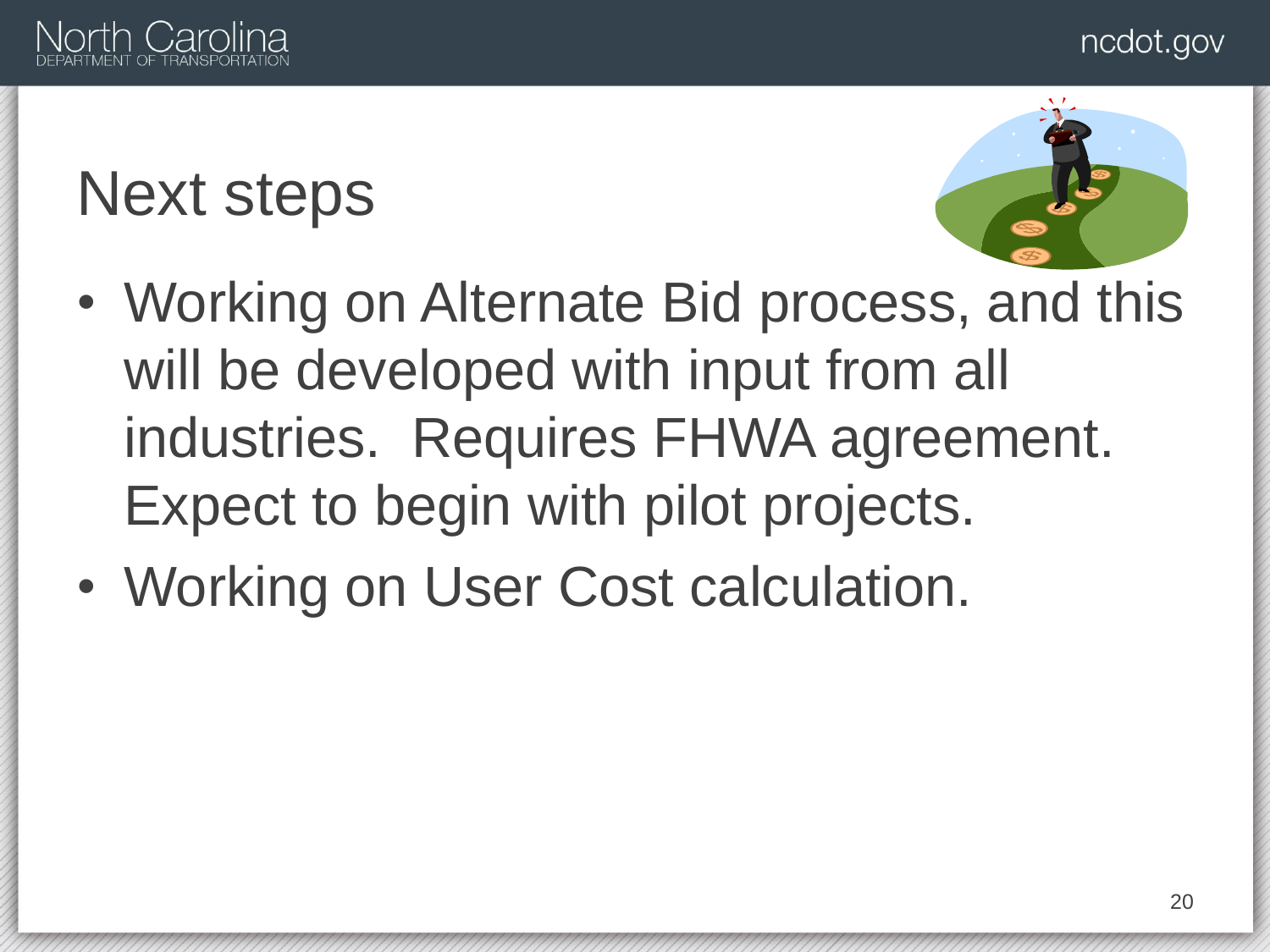#### ncdot.gov

## LCCA

- LCCA is a process that impacts pavement type selection in an agency.
- Any change impacts the balance between stakeholders.
- The goal is selection of the best pavement type for each project.